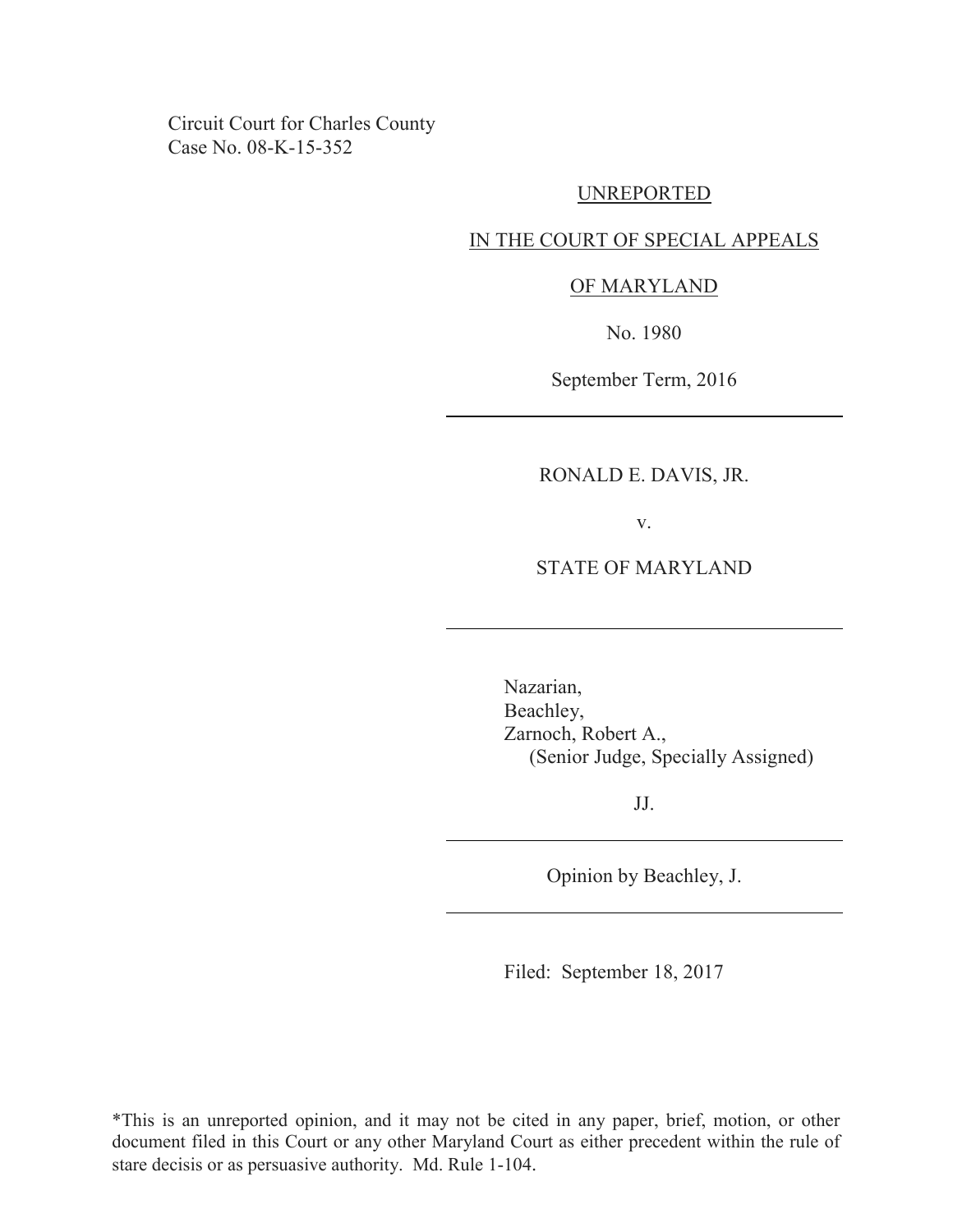Following a two-day jury trial in May 2016 before the Circuit Court for Charles County, appellant Ronald Davis was convicted of possession of a regulated firearm with a prior disqualifying conviction. On October 14, 2016, the court sentenced appellant to eighteen months in the Charles County Detention Center. Appellant timely appealed and presents three questions for our review:

- 1. Whether the trial court's refusal to allow Dresean Stewart to testify on issues relevant to the firearm possession charge constitutes reversible error?
- 2. Whether the jury's consideration of inadmissible hearsay—to the effect of "that's my closet; that's my key"—was unduly prejudicial?
- 3. Whether the trial court erroneously refused to give a "mere presence" jury instruction as requested by the defense?

We hold that the trial court's refusal to allow Dresean Stewart to testify constitutes reversible error and therefore need not reach the remaining issues.

# **BACKGROUND**

 On April 7, 2015, Charles County officers assisted the Washington Area Vehicle Enforcement ("WAVE") Team<sup>1</sup> in executing a search warrant of appellant's home based on the presence of suspicious vehicles. Before the WAVE Team could execute the warrant, two of the suspicious vehicles left the premises.

The WAVE Team initiated traffic stops on both vehicles. The first vehicle was a black Porsche Cayenne occupied by appellant's wife, Sirieta Davis, with what appeared to

 $\overline{a}$ 

<sup>&</sup>lt;sup>1</sup> According to testimony adduced at trial, WAVE is a multijurisdictional task force that investigates stolen vehicles in the metropolitan D.C. area.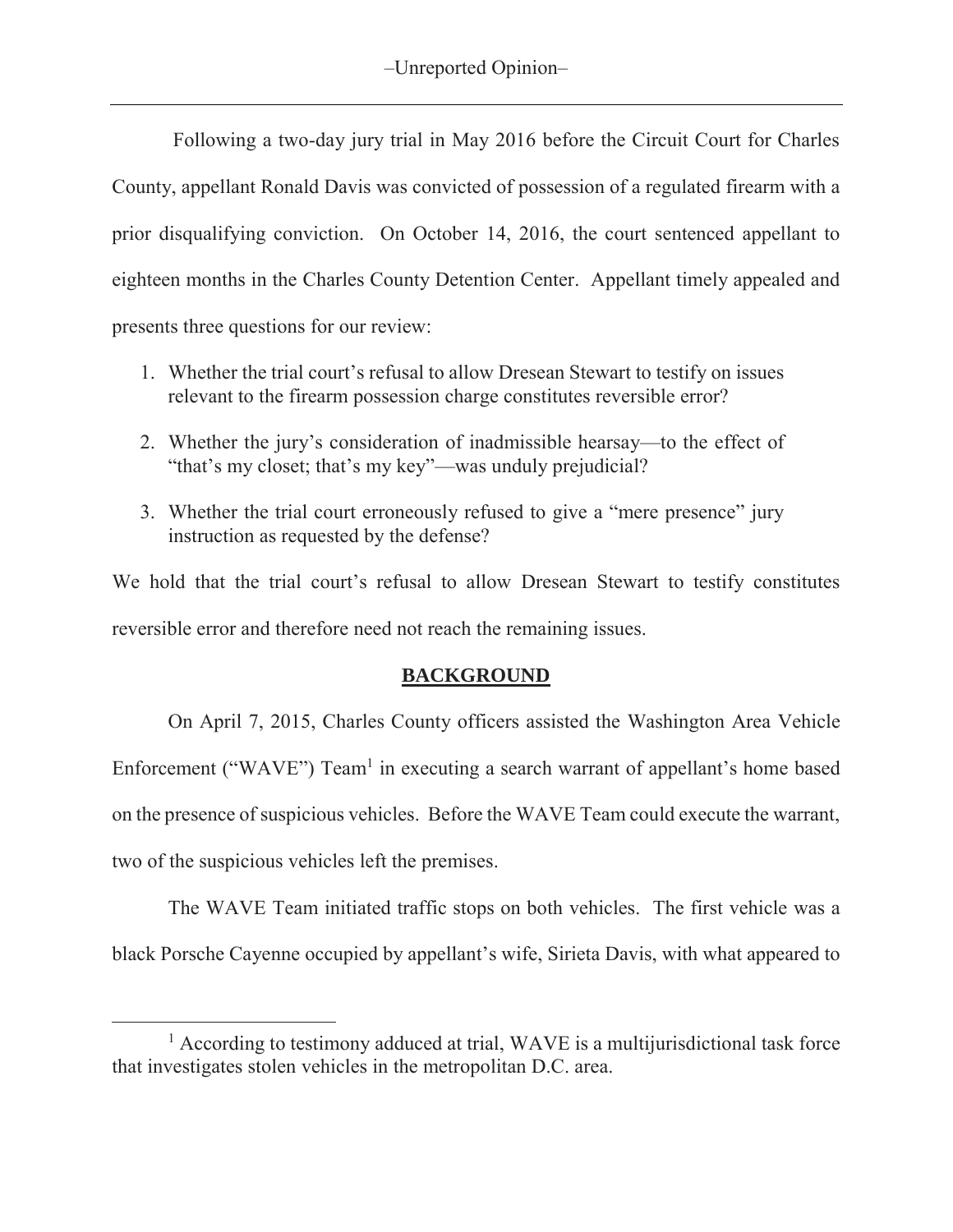be a fake Vehicle Identification Number ("VIN") concealing the vehicle's actual VIN. The second vehicle pulled over was a black BMW operated by Joshua Beamon,<sup>2</sup> which had a fraudulent rear Georgia dealer license plate. The BMW also had a fake VIN sticker pasted over the vehicle's actual VIN.

 While the two traffic stops were taking place, other officers from the WAVE Team made entry into appellant's house. During their search, officers discovered a locked closet door in the master bedroom. The officers informed appellant, who was home during the search, that they would forcibly open the locked closet if necessary. Appellant explained that the keys to the closet were located in a drawer in the kitchen. Gaining access to the locked closet, officers found male clothing, cologne, sunglasses, jackets, and a locked safe. Inside the safe, officers discovered bank records, title documents, keys, and driver's licenses—all with appellant's name on them. While searching some of the clothing located outside of the safe, a loaded handgun fell to the ground.

 The State charged appellant with three counts of theft of property valued \$10,000 to \$100,000; one count of theft of property valued \$1,000 to \$10,000; one count of possession of a regulated firearm after being convicted of a disqualifying crime; one count of possession of a stolen regulated firearm; and three counts of obliteration of serial numbers. During his criminal trial, appellant sought to have his son, Dresean Stewart ("Stewart") testify as a witness for the defense. According to appellant's trial counsel,

 $\overline{a}$ 

<sup>2</sup> There was also a passenger in the BMW named Raejon Beamon.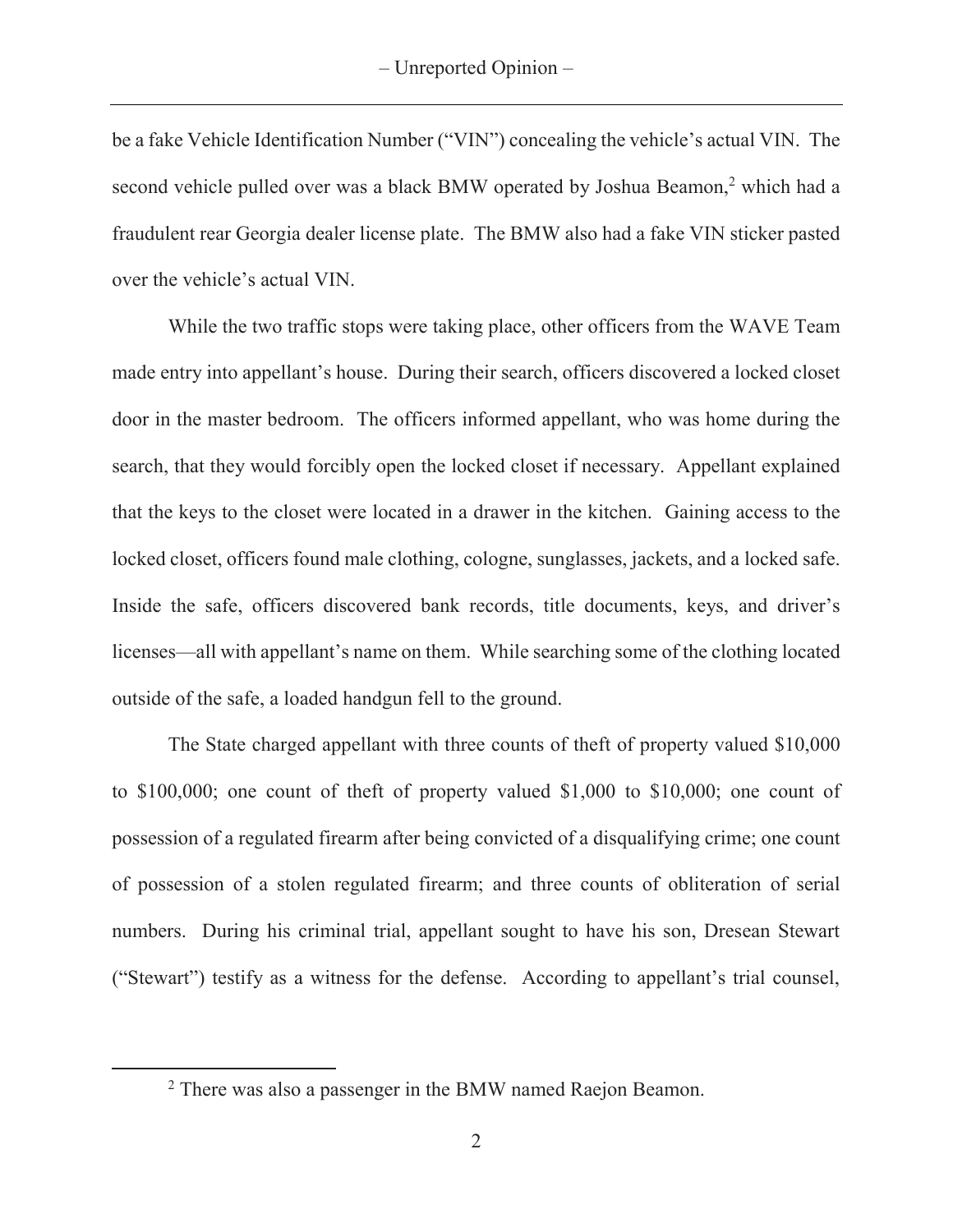Stewart intended to testify to matters regarding the living situation in appellant's home, but would invoke his Fifth Amendment privilege if asked about the ownership of the handgun.

Relying on *Gray v. State*, 368 Md. 529 (2002), the trial court refused to allow Stewart to testify. The jury convicted appellant of possession of a regulated firearm with a disqualifying crime, but acquitted him on all other counts.

### **STANDARD OF REVIEW**

 The parties disagree on the applicable standard of review for the trial judge's decision not to allow Stewart to testify. According to appellant, the proper standard is *de novo* because "The determination of whether evidence is relevant is a matter of law, to be reviewed *de novo* by an appellate court." *DeLeon v. State*, 407 Md. 16, 20 (2008). The State counters that appellate courts review "the trial court's ruling on a defendant's ability to a [sic] witness likely to invoke the Fifth Amendment privilege for abuse of discretion."

Although the parties disagree on the applicable standard of review, they do agree that the trial court relied on *Gray* as its basis to exclude Stewart's testimony. Appellant argues that the trial court "erroneously interpreted" *Gray* by applying its language to exclude admissible testimony. In other words, appellant alleges that the trial court erred in its application of *Gray*.

 We conclude that the proper standard of review of the trial court's application of *Gray* was articulated in *Bass v. State*:

[A]n exercise of discretion based upon an error of law is an abuse of discretion . . . and when an otherwise discretionary decision is premised upon legal error, that decision is necessarily an abuse of discretion because the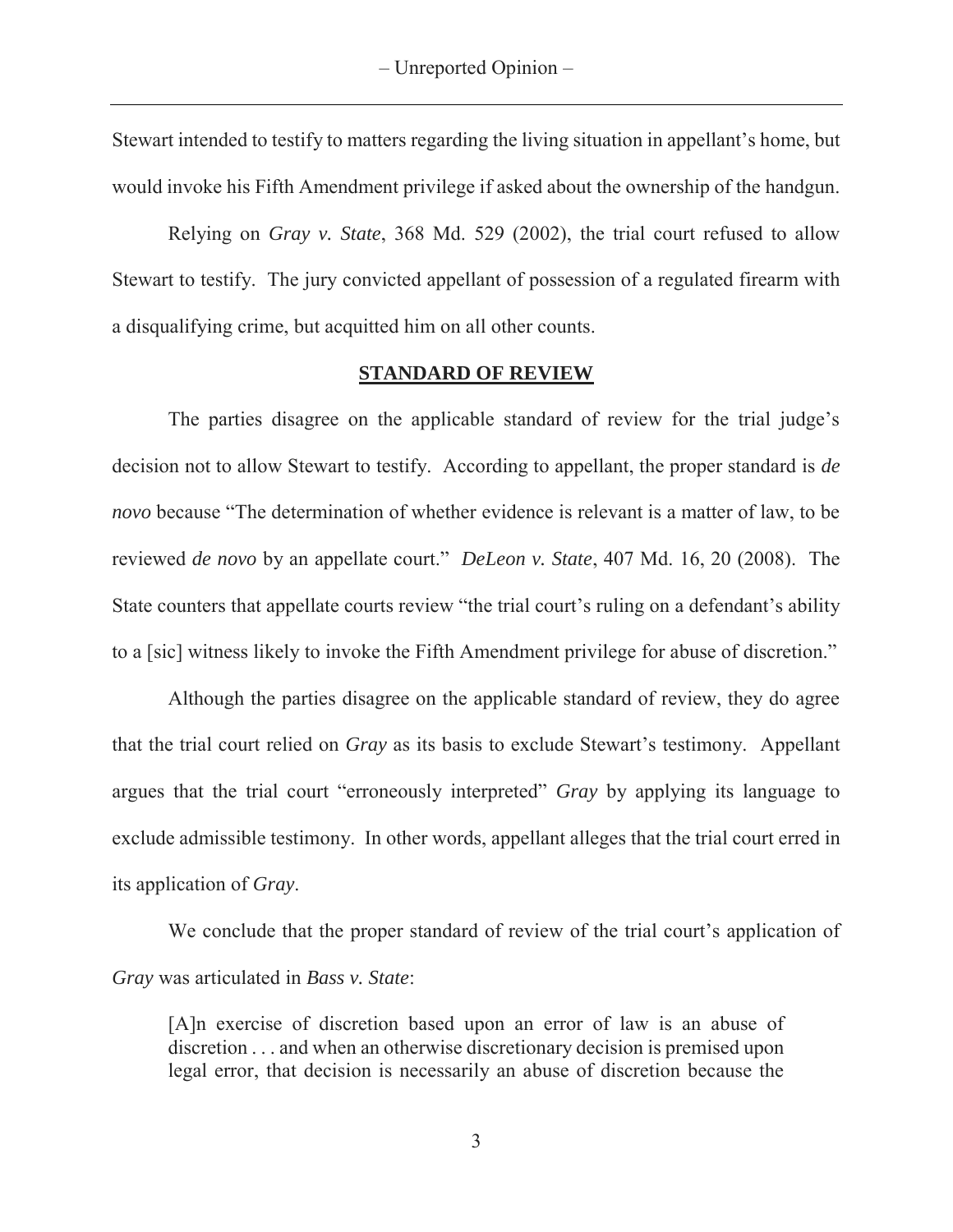court's discretion is always tempered by the requirement that the court correctly apply the law applicable to the case.

206 Md. App. 1, 11 (2012) (internal citations and quotation marks omitted).

## **DISCUSSION**

 Because it was the basis for the trial court's decision not to allow Stewart to testify, we begin with a brief overview of *Gray*. In *Gray*, petitioner Gray was convicted of firstdegree murder of his wife. 368 Md. at 532. Gray's defense was that another man—Brian Gatton—was the actual murderer. *Id*. at 533. During Gray's trial, "[t]here was witness testimony about a relationship between Gatton and Mrs. Gray[,]" as well as testimony about Gatton's "obsession" with knives, and "his being in possession of jewelry after Mrs. Gray's murder that . . . was similar to that owned and worn by [Mrs.] Gray but was not found when her body was discovered." *Id*. at 533-34.

 Gray subpoenaed Gatton to testify at the trial, and the trial court learned that Gatton intended to invoke his Fifth Amendment right and not testify. *Id*. at 534. "The trial court, however, refused to permit the petitioner to question Gatton, and thus to have Gatton invoke his rights under the Fifth Amendment, in the jury's presence." *Id*.

 On appeal, the Court of Appeals noted "that courts should be mindful that a defendant, within evidentiary and procedural restraints, is always entitled to present his full defense to the trier of fact." *Id*. at 547. In the context of a defendant who wishes to call an exculpatory witness to take the stand to invoke the Fifth Amendment privilege, the Court stated:

4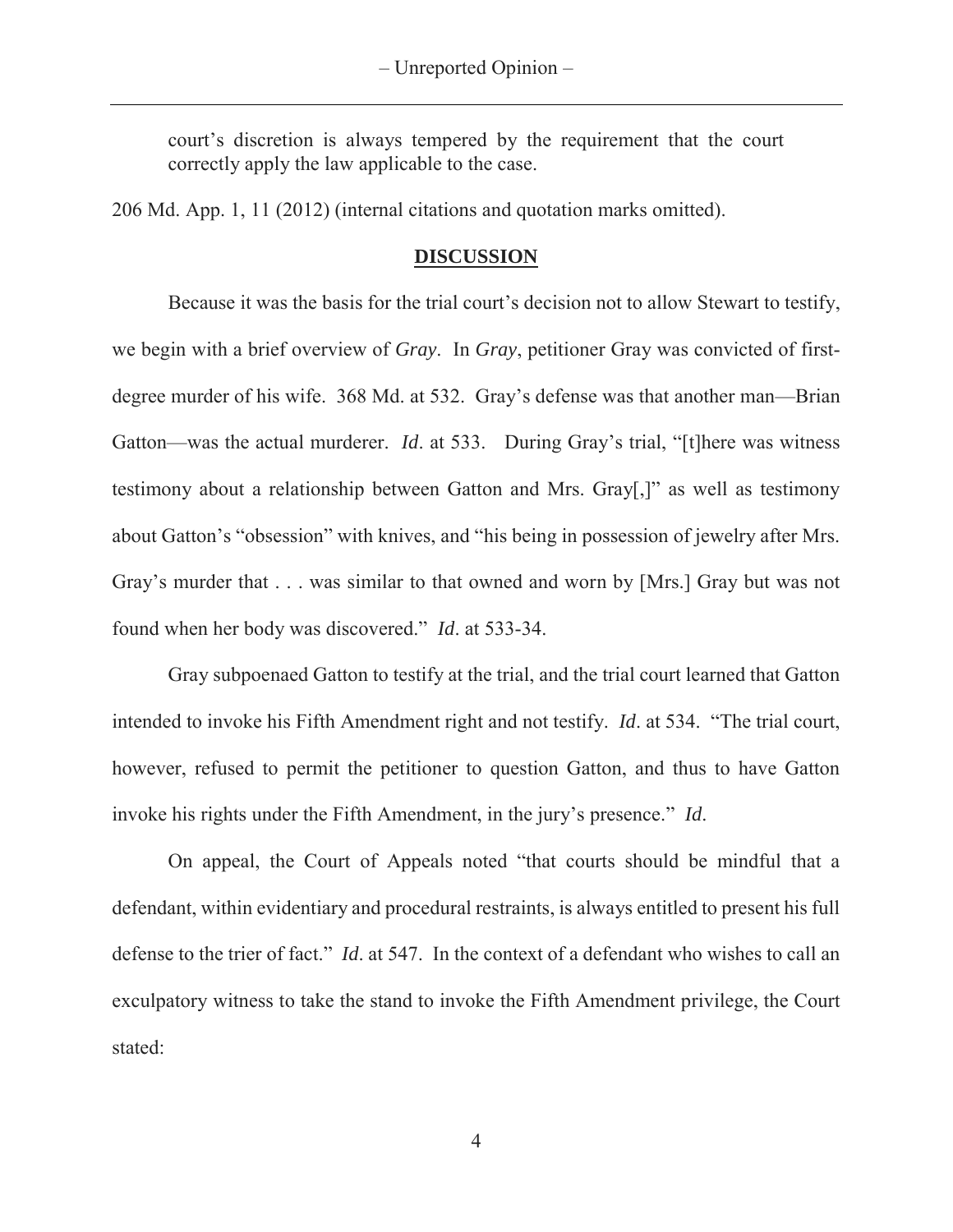When a defendant proffers a defense that the crime was committed by another person and the defendant wants to call as a witness that person *only* to invoke his Fifth Amendment privilege against self-incrimination on the witness stand in the presence of the jury, the trial court, on the record, should make a determination of whether sufficient other evidence has been proffered that, if believed by any trier of fact, might link the accused witness to the commission of the crime.

*Id.* at 564 (emphasis added). A trial court, then, need only make the threshold determination whether the defendant has proffered sufficient evidence to link the witness to the crime alleged when the sole purpose of the witness's testimony will be to invoke his Fifth Amendment privilege. *Gray* does not prevent a witness from testifying to other admissible matters unrelated to the invocation of that privilege.

 Here, the record indicates that appellant would have called Stewart to testify for two known purposes: to likely invoke his Fifth Amendment privilege in front of the jury when asked about the handgun; and to testify generally about other relevant issues. Appellant's trial counsel articulated these other relevant issues to the court in the following colloquy:

[DEFENSE COUNSEL]: Well, but see, the young man was going to testify that, "I live there, this is my father."

[THE COURT]: Right, I understand.

[DEFENSE COUNSEL]: "I live there with the rest of the family."

[THE COURT]: Uh-hum?

[DEFENSE COUNSEL]: ["]And there is another grown son that lives there. I can go anywhere in the house that I want to."

[THE COURT]: Yeah?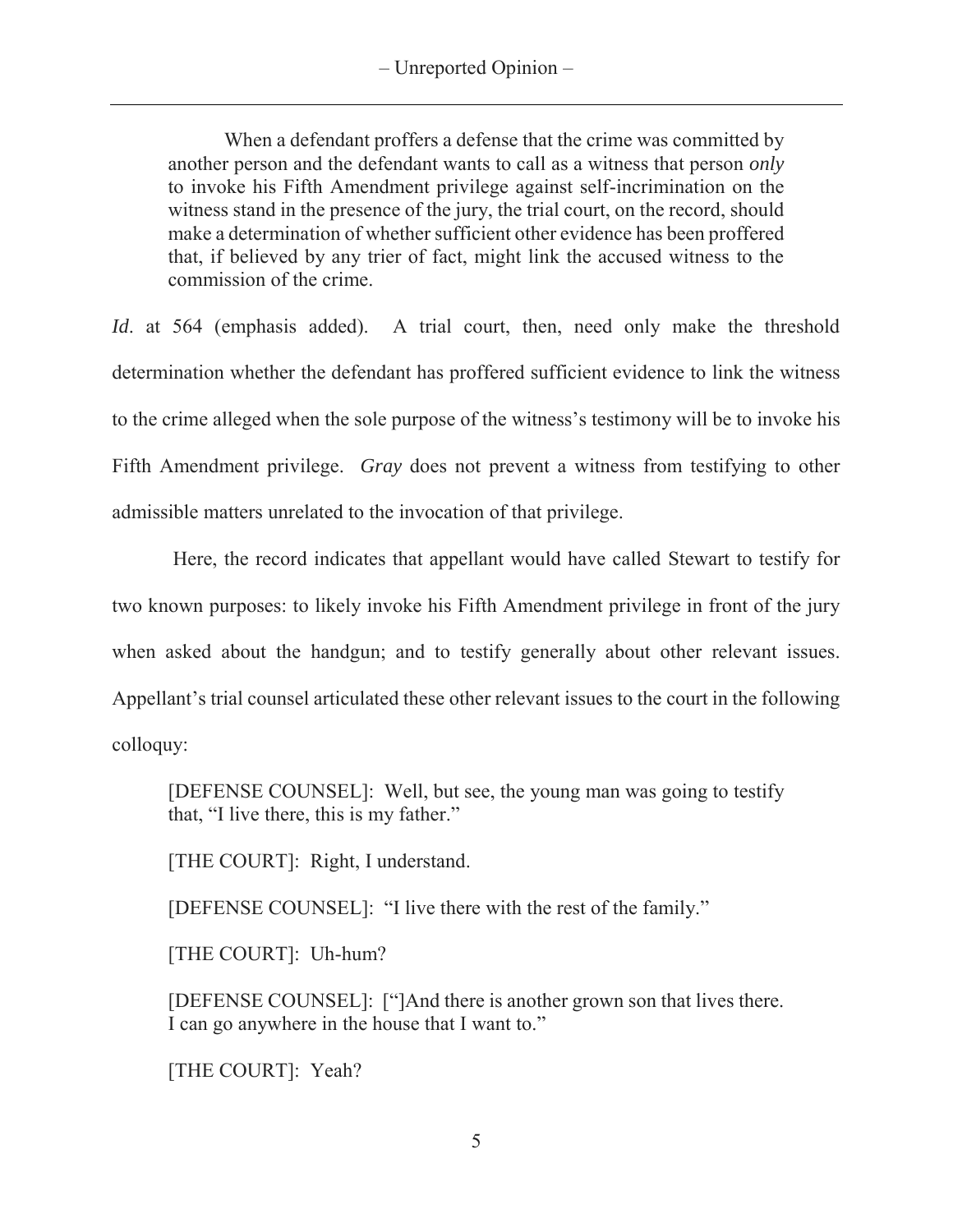[DEFENSE COUNSEL]: "I was sleeping in the basement along with Mr. Davis." He was sleeping in the basement, too, because he was separated from his wife, but living under the same roof.

[THE COURT]: Okay, well we don't have any evidence of that that you didn't generate.

[DEFENSE COUNSEL]: Well, you're not letting me put the witness on. [3]

When the trial court refused to allow Stewart to testify, appellant's trial counsel stated, "I note an exception, and move for a mistrial on the grounds that Your Honor is denying my client his Constitutional right to present witnesses in his defense."

By applying the rule in *Gray* to proffered testimony unrelated to invoking the Fifth Amendment, the trial court prevented appellant from presenting his full defense. While we express no opinion regarding whether Stewart should have been allowed to invoke his Fifth Amendment privilege in the presence of the jury, the trial court's decision not to allow Stewart to testify to other relevant issues was an abuse of discretion.

 Maryland Rule 5-402 provides that, "Except as otherwise provided by constitutions, statutes, or these rules, or by decisional law not inconsistent with these rules, all relevant evidence is admissible. Evidence that is not relevant is not admissible." The following factors are relevant in a possession of contraband case:

1) proximity between the defendant and the contraband, 2) the fact that the contraband was within the view or otherwise within the knowledge of the defendant, 3) ownership or some possessory right in the premises or the

 $\overline{a}$ 

<sup>&</sup>lt;sup>3</sup> We are not unmindful of the fact that appellant's trial counsel did not explicitly tell the trial court that Stewart would testify to other relevant matters not falling within the penumbras of *Gray*. Nonetheless, appellant's trial counsel clearly proffered relevant and admissible evidence in the above colloquy.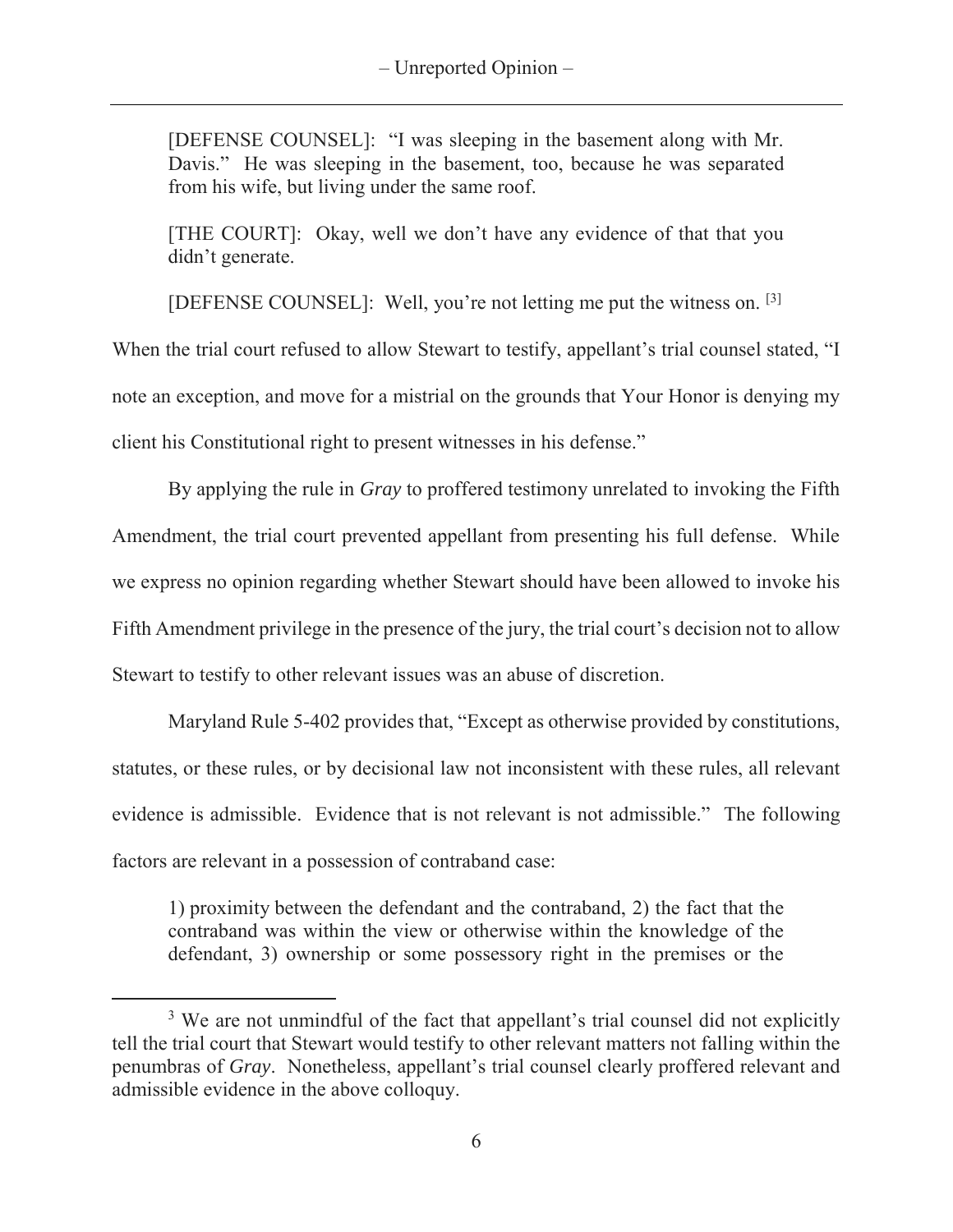automobile in which the contraband is found, or 4) the presence of circumstances from which a reasonable inference could be drawn that the defendant was participating with others in the mutual use and enjoyment of the contraband.

*Handy v. State*, 175 Md. App. 538, 564 (2007). Evidence that a criminal defendant shared a living space can both support and undermine a prosecution for possession of contraband. *Cf. State v. Gutierrez*, 446 Md. 221, 237 (2016) (holding that when drugs and a gun were found in areas of common use in a small apartment shared by two brothers, evidence supported conviction for constructive possession for both); *Moye v. State*, 369 Md. 2, 18 (2002) (stating that defendant's mere proximity to drugs in a basement where he stayed did not sufficiently establish his constructive possession of those drugs).

Appellant proffered that Stewart would have testified that appellant was separated from his wife, that appellant slept in the basement with Stewart, and that Stewart had access to the entire house—including the kitchen, where the keys to the closet were located. This testimony would have been relevant to whether appellant possessed the firearm. The trial court, therefore, excluded admissible, relevant evidence which appellant was entitled to introduce to the jury. Because "a defendant, within evidentiary and procedural restraints, is always entitled to present his full defense to the trier of fact," the trial court erred. *Gray*, 368 Md. at 547.

 "In order for the error to be harmless, we must be convinced, beyond a reasonable doubt, that the error in no way influenced the verdict." *Weitzel v. State*, 384 Md. 451, 461 (2004). The trial court here prevented appellant from presenting his full defense: that he slept in the basement, was separated from his wife who also lived in the home (and